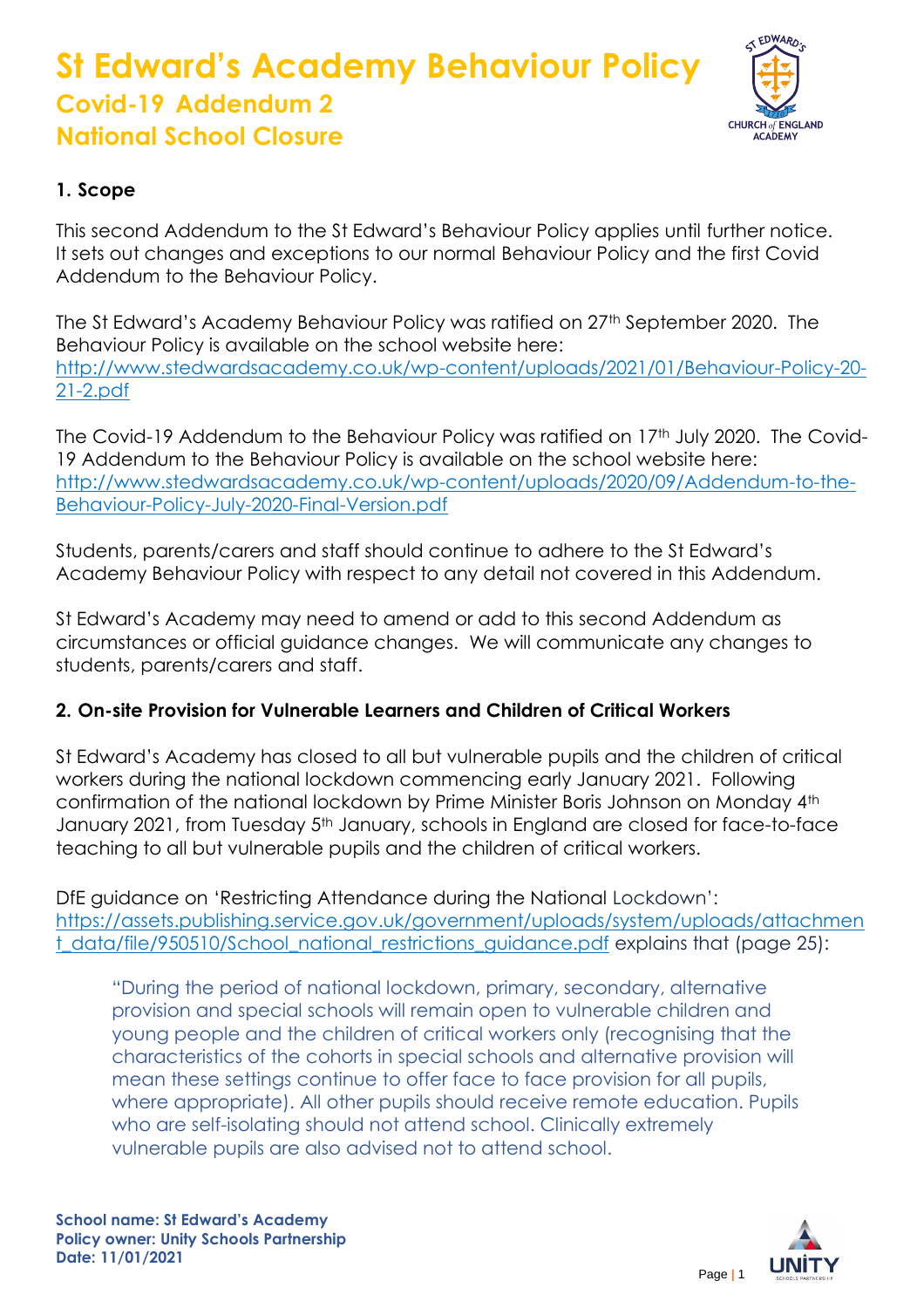Schools should continue to record attendance in the register. Schools should follow up on absences of the pupils who are expected to be in school but where a parent wishes for their child to be absent, we expect schools to authorise the absence during this national lockdown period. Absence will not be penalised."

Schools should not cap the number of pupils who can attend on-site provision during the national school closure. All appropriate measures will be taken to ensure that the risk of transmission is mitigated against at St Edward's Academy. This is through strict adherence to the school's risk assessment and virus prevention measures

Vulnerable students will be strongly encouraged to attend the site. The children of critical workers should stay at home if possible. A student only needs to have 1 critical worker parent/carer to be able to attend school, if there is no way the child can stay at home.

#### **3. Expectations for students working at home**

#### **3.1 Remote Learning Expectations**

When students are not attending the school site and are instead working remotely from home, they should adhere to the expectations set out below. Parents/carers are asked to fully acquaint themselves with these expectations and ensure that they support their child in following them.

Parents/carers should contact the senior leadership team at [hope@steds.org.uk](mailto:hope@steds.org.uk) if they think their child might not be able to comply with some or all of these expectations. In this case, the school will consider alternative arrangements to support students during the period of remote learning. One of the reasonable adjustments available should a vulnerable learner have difficulty working within the remote learning expectations will be attendance to the school site.

#### **Students should:**

- Log-on to live lessons via Microsoft Teams at the required times. Live lessons are running for each curriculum area and each Year group. Live lessons follow the normal school timetable. Students are expected to log on and participate in all live lessons, as they would during the regular on-site school day;
- Students should ensure they join each live lesson on time. Punctuality is important to avoid missed learning opportunities and to ensure the learning of others is not disrupted;
- Students should remain muted. Verbal contributions will be invited and explained by the teacher;
- The vast majority of contributions made by students will be made through the 'chat' function. This allows for all students to contribute. This also supports the teacher in assessing learning;

**School name: St Edward's Academy Policy owner: Unity Schools Partnership Date: 11/01/2021**